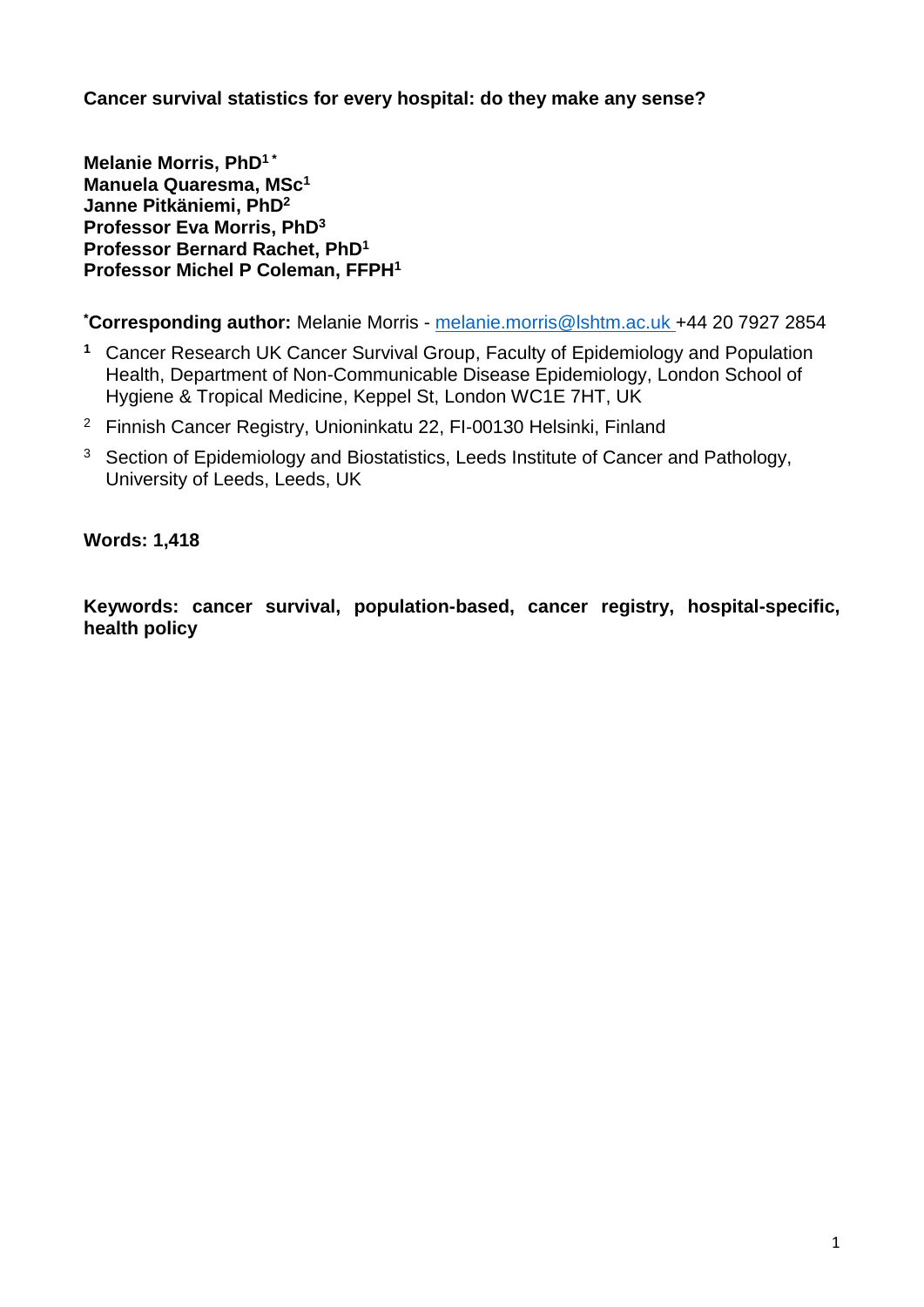Does it make sense to publish cancer survival statistics for every hospital, every year, as has been proposed?<sup>1</sup> We think not.

Population-based cancer survival figures, derived from cancer registry data on all cancer patients living in a defined region, have been used to highlight geographic, socio-economic and international inequalities in survival for many years. Such survival figures have underpinned every national cancer strategy in the UK since 1995, $2,3$  and trends in survival have been used to evaluate the impact of those strategies.<sup>4</sup>

Unlike hospital-specific survival figures, population-based figures include *all* cancer patients. They are unbiased, and they take precise account of the risk of death from causes other than cancer, allowing survival from the cancer to be compared between populations. They are thus ideal for evaluating trends in survival, and for regional<sup>5</sup> and international comparisons.<sup>6</sup>

Persistent inequalities in survival have led politicians to demand survival estimates for eversmaller geographies, such as the 209 Clinical Commissioning Groups in England (CCGs, population 65,000-880,000). However, producing survival estimates for every CCG that are sufficiently robust to be interpreted for managerial purposes, year on year, is extremely difficult, even for the most common cancers.<sup>7</sup> It can be done for 1-year but not 5-year survival, and it requires modelling the entire national dataset of several million cancer patients diagnosed over more than 10 years.

Failure to distinguish between hospital-specific and population-based survival figures has led the Department of Health and NHS England to demand routine production of hospital survival figures, to judge the performance of every health service "provider" (a single hospital, or a group of hospitals that provide cancer services). It has even been suggested that hospitalspecific cancer survival statistics should be produced every year, for each type of cancer, and for each stage at diagnosis, as a way of informing "patient choice".<sup>1</sup> A proposal to that effect was removed from the 2015 cancer strategy<sup>3</sup> only at a very late stage.

We argue that provider-level survival statistics cannot be usefully interpreted for surveillance of hospital performance. They are prone to referral bias and to random fluctuation due to small numbers; they may lead to spurious comparisons and inappropriate management decisions, and they do not support patient choice. The fact that over a million people have opted out from the use of their health data other than for their own clinical management (http://digital.nhs.uk/catalogue/PUB20527) will introduce bias and further undermine the utility of such statistics. We outline some alternatives.

Annual snapshots of outcome data cannot be safely interpreted in isolation. The Association of Coloproctology of Great Britain and Ireland [publishes](http://www.acpgbi.org.uk/surgeon-outcomes) such performance data for individual colorectal surgeons, such as the 90-day mortality of each surgeon's patients after planned surgery, but the [caveats](http://www.acpgbi.org.uk/surgeon-outcomes/information-patients/) for patients should give pause for thought:

- "the results this year will not tell us the real situation and will not be completely accurate for some surgeons";
- "very few [surgeons] do a sufficient number [of procedures], even over the four-year period, for these data to allow reliable comparison between surgeons";
- "some data may be accurate but other data are not correct and require further verification"; and finally
- "[it is] hard to identify one surgeon as being in charge in one operation" [because surgeons work in teams]

Quite so.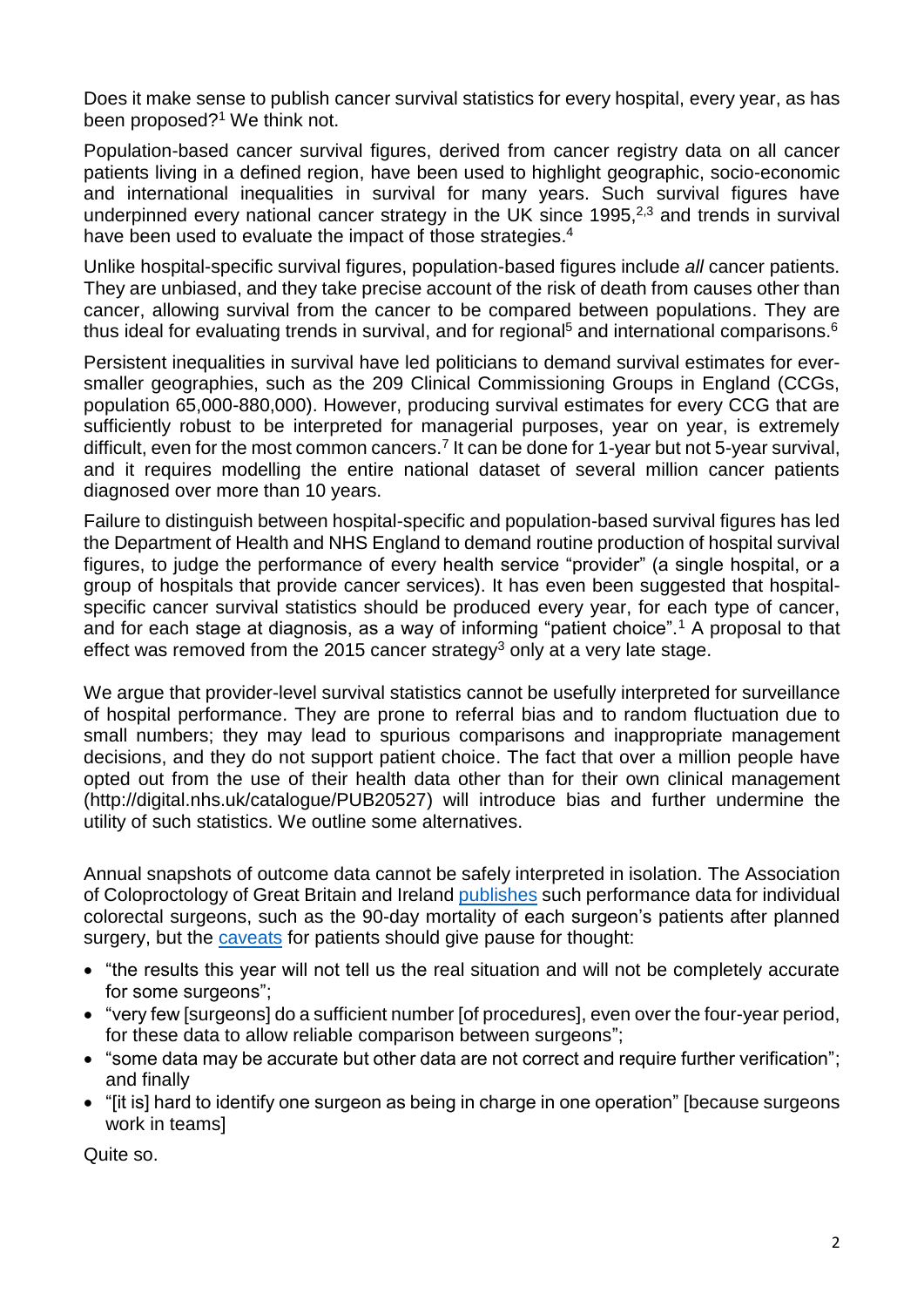Readmission rates, and 30-day or 90-day mortality rates, are short-term outcome measures that may relate to a single surgeon or hospital, but fair comparisons require adjustment for case-mix, and sufficient numbers to produce statistically robust results.<sup>8</sup> One consequence could be misplaced confidence where evidence of poor performance is not strong, which can be interpreted as reflecting adequate performance. By contrast, population-based outcome measures, such as 1-, 5- or 10-year survival, reflect the overall effectiveness of the health service in managing all cancer patients in the longer term. Variation in such metrics cannot generally be ascribed to a single surgeon or hospital, or a single component of the quality of care.

It is not straightforward to assign a cancer patient to a particular hospital for survival analyses. Should it be the hospital where surgery is done, or where radiotherapy is carried out, or the specialised hospital to which those patients with complex problems may be transferred? Specialised hospitals may appear to confer higher survival if they see few patients for palliative care. Conversely, they may appear to confer lower survival if they treat many patients with late-stage disease, or complications, despite offering the best treatment. This selection process ("referral bias") can lead to misleading comparisons of survival between hospitals.

At the heart of the problem is the amount of data available for analysis. Most hospitals will see too few patients for robust survival estimation. Even for the most common cancers (breast and prostate), the average number of new patients seen every year in each hospital is below 300, and below 50 for the less common cancers. In many hospitals, those numbers will be even lower. The numbers are smaller still for each age group and sex [\(Table 1\)](#page-6-0). Agestandardisation would be impossible. Producing survival statistics for each cancer, every year, for each hospital, further sub-divided by stage at diagnosis, would be even less useful: many sub-groups would not contain even one patient. Hospitals cannot be reliably rated, or compared with other hospitals, using statistics based on such small numbers of patients.

Ranked bar charts, a common form of comparison, can lead to incorrect judgments about year-on-year performance, because they do not take account of the precision of each survival estimate.<sup>9</sup> Even among 34 Cancer Networks, which covered populations of around 2 million, breast cancer survival rankings could change markedly from year to year, due to the small numbers of deaths [\(Figure 1\)](#page-7-0).<sup>5</sup> Even in these larger populations, at least three years of data are required to obtain more robust survival estimates.

Funnel plots provide a good alternative. Data points outside the control limits (the funnel) indicate variation beyond what would be expected by chance, while taking due account of precision. <sup>9</sup> Funnel plots may still be used to compare some outcome measures for hospitals, but the data then need to be adjusted for other factors; and to recognise persistent outliers for which performance really needs investigating, we must examine time series, not just a single year in which the estimate for a hospital happens to fall outside an arbitrary threshold. Providers with consistently poor performance (e.g. the black triangle in [Figure 2\)](#page-8-0) can then be followed up with in-depth investigation.

We may obtain more insight into the variability of cancer survival from mixed effects models.<sup>10</sup> If we analyse patient data that include hospital characteristics (e.g. the presence of a multidisciplinary team, or small caseload), we can ascertain whether a certain characteristic is associated with lower survival. The results can identify *categories* of hospitals for which a problem appears to exist, and for which a wider policy change may therefore be required. Such analyses avoid inappropriately stigmatising individual hospitals. They also avoid the issue of small numbers by grouping hospitals with similar features. They emphasise the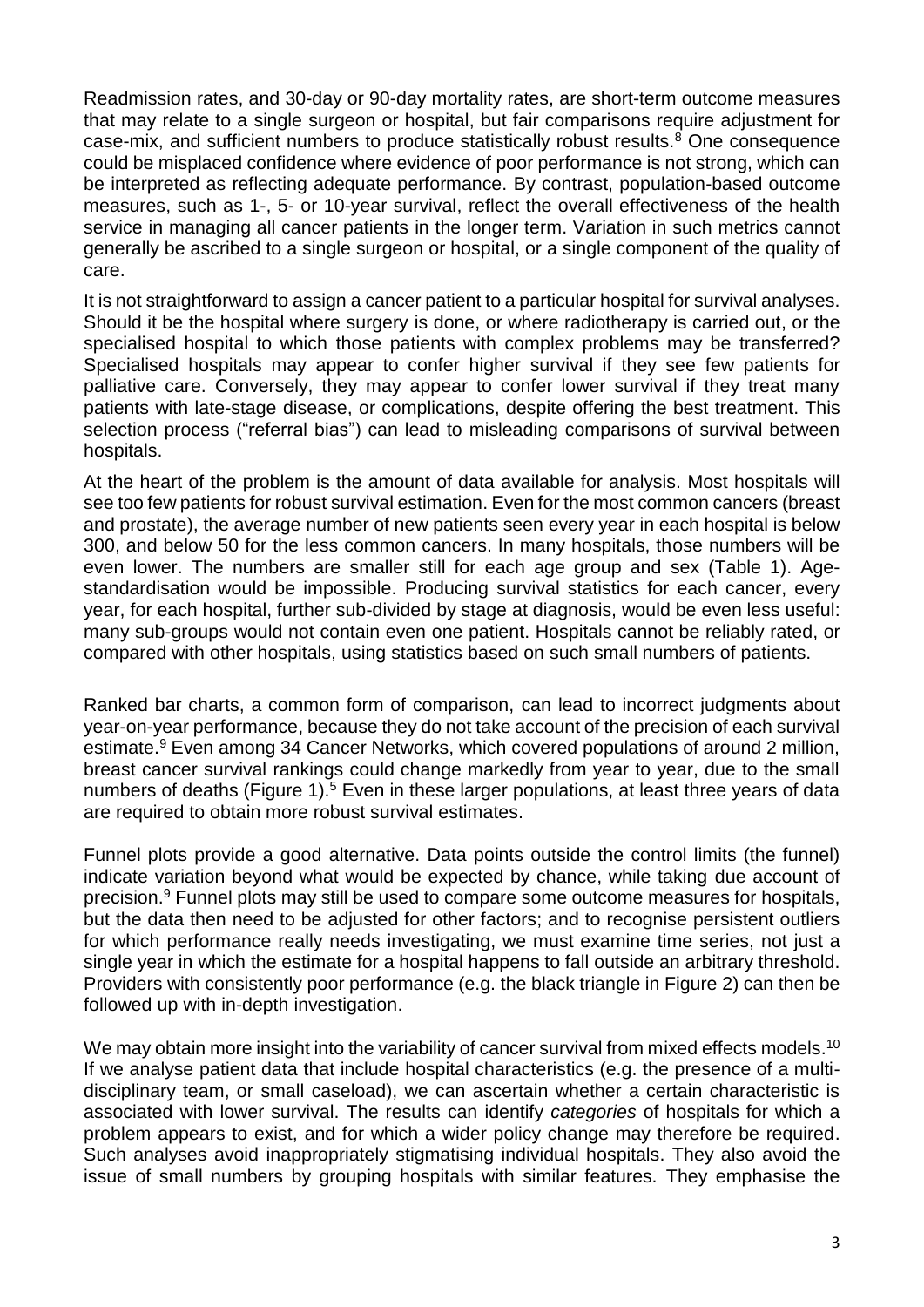importance of factors that may be associated with poor survival, such as poor completeness of data on stage at diagnosis, or limited access to radiotherapy, thus pointing the way to policies designed to improve outcomes. Instead of "naming and shaming" a local hospital based on a single year's data, which can cause lasting and inappropriate damage to public confidence, this approach may help identify and correct deficits across the health service as a whole.

The attraction of cancer survival statistics for every hospital may be strong, but responsible policy-makers will resist it.

Cancer patient survival metrics are of great importance to most patients, and we may intuitively feel that comparing cancer survival between hospitals will allow us to identify hospitals that are in trouble, and to hold up the "best-performing" providers as exemplars of good practice. Population-based survival estimates are relevant for policy-makers, because they provide an overview of the effectiveness of the health-care system, so it may seem appealing to compare hospital-specific survival estimates – but they are not the same.

League tables may be considered politically desirable to inform "patient choice",<sup>1</sup> but it is not helpful to publish league tables in which providers or areas are ranked every year, and for the spotlight to fall on those where performance appears to be outside expectation. Information that is inaccurate, misleading or uninterpretable is of no use to patients or healthcare planners.

The goal is to support long-term improvement in cancer survival. Outcome measures are indicators of performance, not proof of failure. Serious attempts to improve hospital performance should be based on deeper insight than a tabloid headline.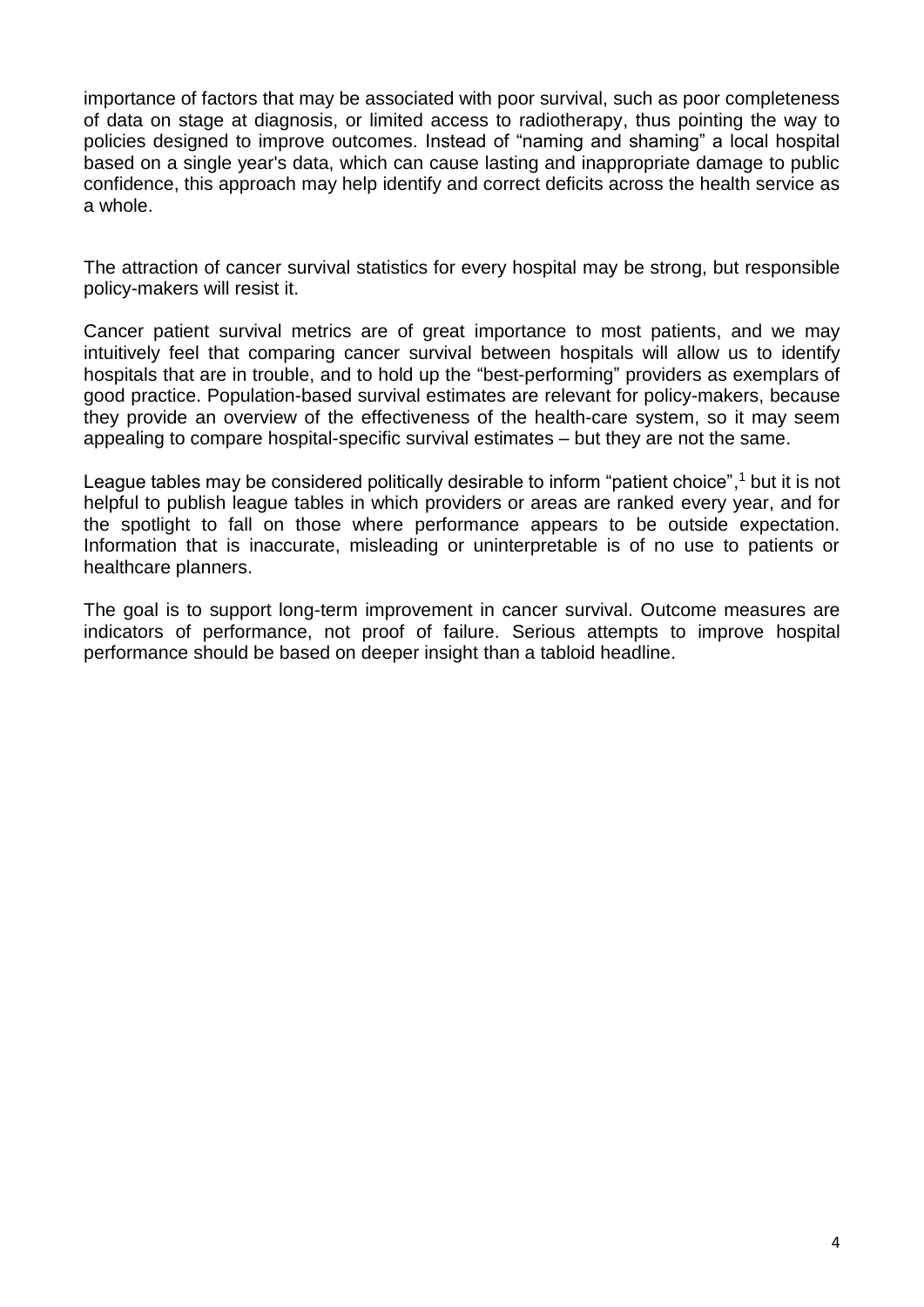# **References**

- 1. Dixon A, Robertson R, Appleby J, Burge P, Devlin N, Magee H. Patient choice: how patients choose and how providers respond. London: Kings Fund, 2010.
- 2. Expert Advisory Group on Cancer. A policy framework for commissioning cancer services (Calman-Hine report). London: Department of Health, 1995.
- 3. Independent Cancer Taskforce. Achieving world-class cancer outcomes: a strategy for England 2015-2020. London: NHS England, 2015.
- 4. Rachet B, Maringe C, Nur U, et al. Population-based cancer survival trends in England and Wales up to 2007: an assessment of the NHS cancer plan for England. *Lancet Oncol* 2009; **10**: 351-69.
- 5. Ellis L, Rachet B, Coleman MP. Cancer survival indicators by Cancer Network: a methodological perspective. *Health Statistics Quarterly* 2007; **Winter**: 36-41.
- 6. Allemani C, Weir HK, Carreira H, et al. Global surveillance of cancer survival 1995-2009: analysis of individual data for 25,676,887 patients from 279 population-based registries in 67 countries (CONCORD-2). *Lancet* 2015; **385**: 977–1010.
- 7. Quaresma M, Coleman MP, Rachet B. Cancer survival indicators for Clinical Commissioning Groups in England: feasibility study. London: Department of Health, 2013.
- 8. Walker K, Neuburger J, Groene O, Cromwell DA, Van der Meulen J. Public reporting of surgeon outcomes: low numbers of procedures lead to false complacency. *Lancet* 2013; **382**(9905): 1674-7.
- 9. Spiegelhalter DJ. Funnel plots for comparing institutional performance. *Stat Med* 2005; **24**: 1185-202.
- 10. Seppä K, Hakulinen T, Läärä E. Regional variation in relative survival—quantifying the effects of the competing risks of death by using a cure fraction model with random effects. *Journal of the Royal Statistical Society: Series C (Applied Statistics)* 2014; **63**(1): 175-90.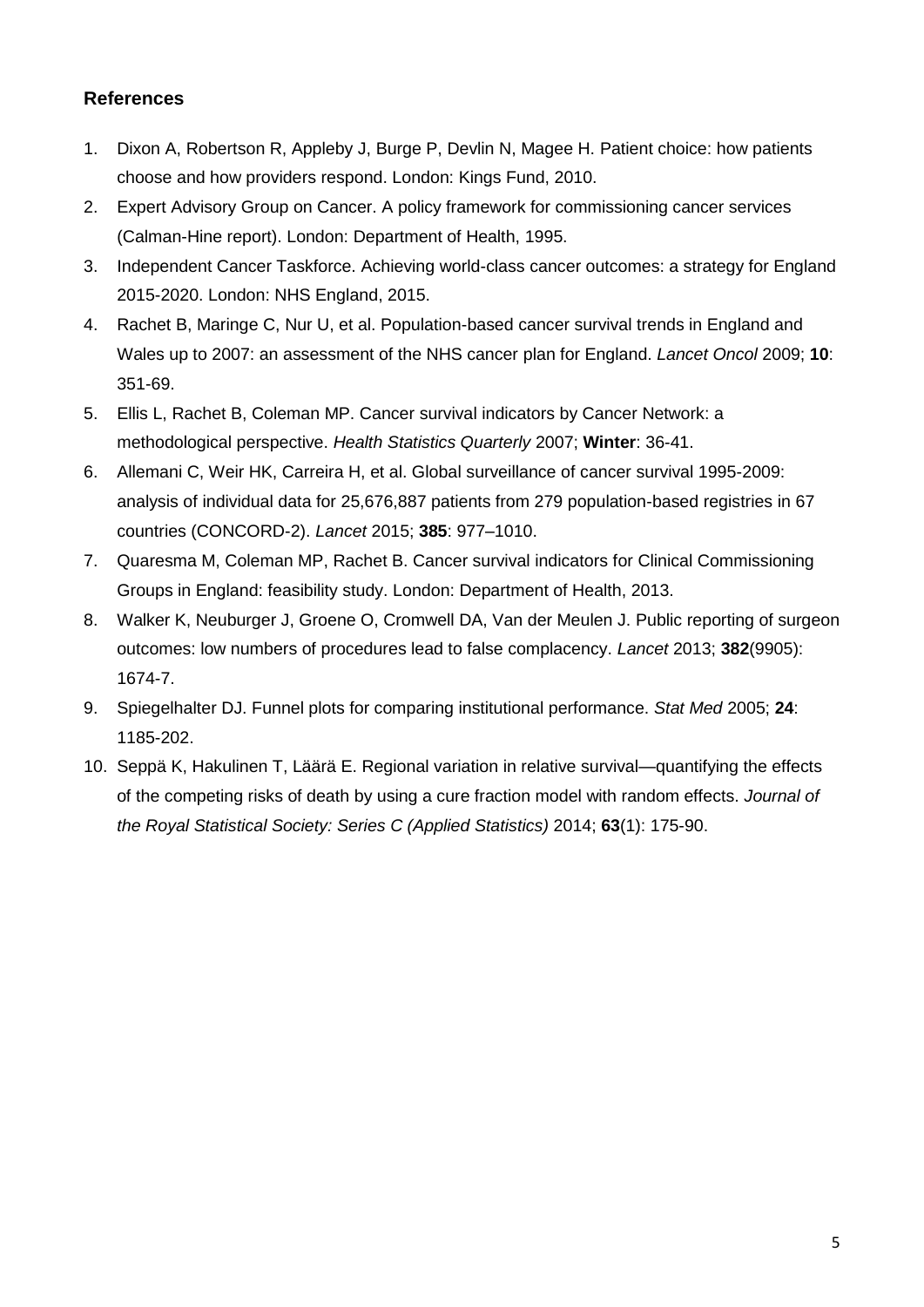## **Authors' contributions**

MM drafted the paper, MQ, JP, EM and BR read drafts of the paper and added contributions, MPC conceived the idea for the paper and drafted it.

### **Conflict of interest statements**

None declared

### **Funding**

MM is funded by an Early Diagnosis Award from Cancer Research UK to the Cancer Policy Programme at the London School of Hygiene and Tropical Medicine (award number C7923/A18348). The funders had no role in the writing of this comment.

### **Ethics**

Not applicable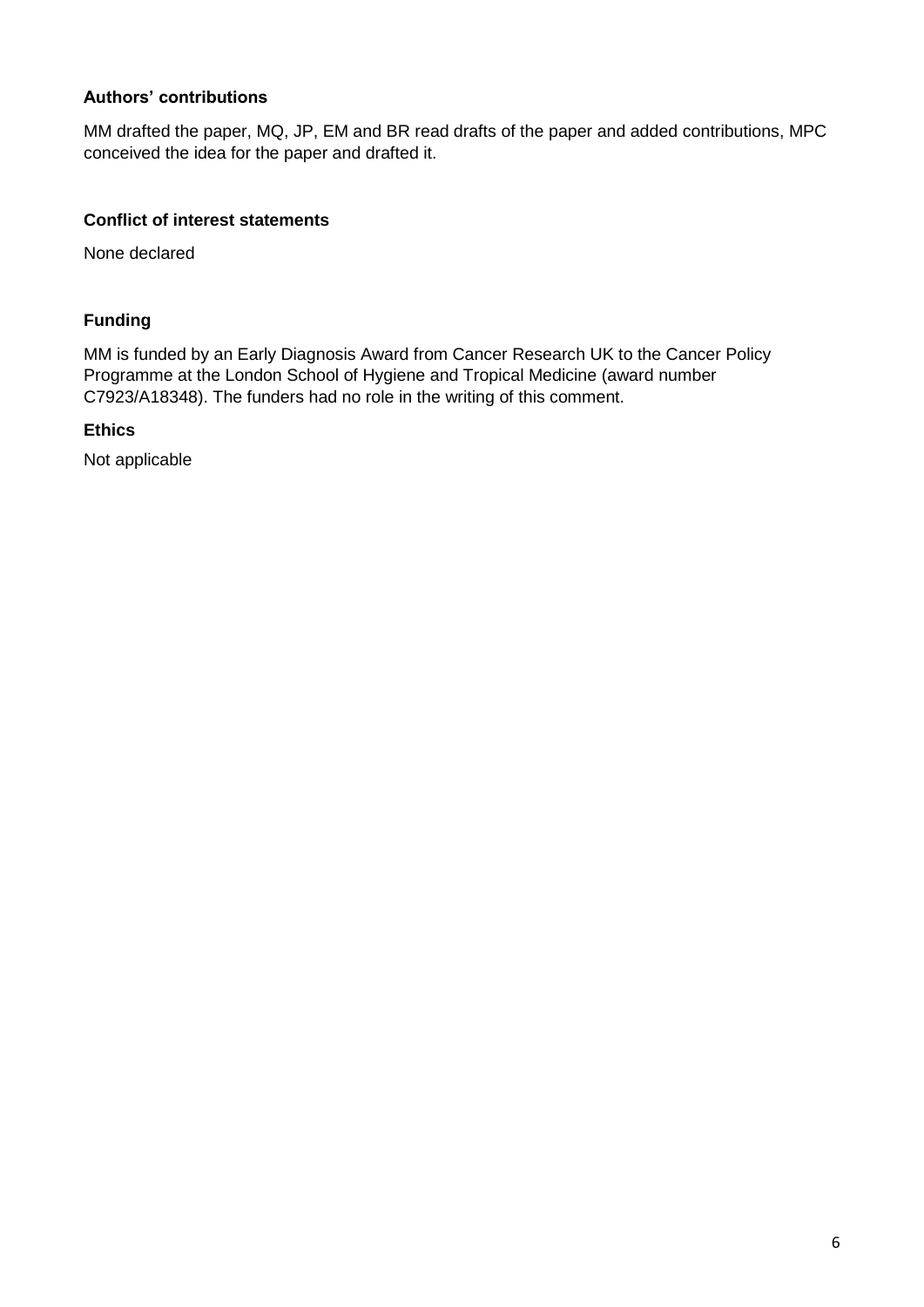#### **Appendix**

<span id="page-6-0"></span>

| Table 1: Number of new cancer patients in England in 2014 <sup>‡</sup> , and average annual number of new patients |
|--------------------------------------------------------------------------------------------------------------------|
| likely to be seen in each of 154 acute hospitals* with one of four common cancers, by age and sex                  |

|                             |              |                        | Age in years |                |                         |                |                |        |                |
|-----------------------------|--------------|------------------------|--------------|----------------|-------------------------|----------------|----------------|--------|----------------|
| Cancer                      |              | <b>New</b><br>patients | $15$         | 15-39          | 40-49                   | 50-59          | 60-69          | 70-79  | $80+$          |
| Breast (F)                  | England      | 46,085                 | 0            | 1,874          | 6,733                   | 9,857          | 11,519         | 8,580  | 7,522          |
|                             | per hospital | 299                    | $\mathbf 0$  | 12             | 44                      | 64             | 75             | 56     | 49             |
| Prostate                    | England      | 39,741                 | 1            | 7              | 467                     | 4,183          | 13,448         | 14,309 | 7,326          |
|                             | per hospital | 258                    | $\mathbf 0$  | $\bf{0}$       | $\overline{\mathbf{3}}$ | 27             | 87             | 93     | 48             |
| Non-Hodgkin<br>lymphoma (M) | England      | 6,448                  | 66           | 332            | 435                     | 911            | 1,611          | 1,811  | 1,282          |
|                             | per hospital | 42                     | $\mathbf 0$  | $\overline{2}$ | 3                       | 6              | 10             | 12     | 8              |
| Non-Hodgkin<br>lymphoma (F) | England      | 5,172                  | 20           | 222            | 330                     | 663            | 1,240          | 1,447  | 1,250          |
|                             | per hospital | 34                     | $\mathbf 0$  | $\mathbf{1}$   | $\overline{2}$          | $\overline{a}$ | 8              | 9      | 8              |
| Pancreas (M)                | England      | 4,071                  | 1            | 37             | 157                     | 460            | 1,066          | 1,289  | 1,061          |
|                             | per hospital | 26                     | $\mathbf 0$  | $\bf{0}$       | $\mathbf{1}$            | 3              | $\overline{7}$ | 8      | $\overline{7}$ |
| Pancreas (F)                | England      | 4,009                  | 1            | 40             | 99                      | 365            | 842            | 1,226  | 1,436          |
|                             | per hospital | 26                     | 0            | $\bf{0}$       | $\mathbf{1}$            | $\overline{2}$ | 5              | 8      | 9              |

## Sources:

\*<http://www.nhsconfed.org/resources/key-statistics-on-the-nhs> for number of acute hospitals in 2014 ‡ [http://www.ons.gov.uk/peoplepopulationandcommunity/healthandsocialcare/conditionsanddiseases/datasets/can](http://www.ons.gov.uk/peoplepopulationandcommunity/healthandsocialcare/conditionsanddiseases/datasets/cancerregistrationstatisticscancerregistrationstatisticsengland) [cerregistrationstatisticscancerregistrationstatisticsengland](http://www.ons.gov.uk/peoplepopulationandcommunity/healthandsocialcare/conditionsanddiseases/datasets/cancerregistrationstatisticscancerregistrationstatisticsengland) for cancer incidence

Cancer (ICD-10 code): breast (C50); prostate (C61); non-Hodgkin lymphoma (C82-C85); pancreas (C25)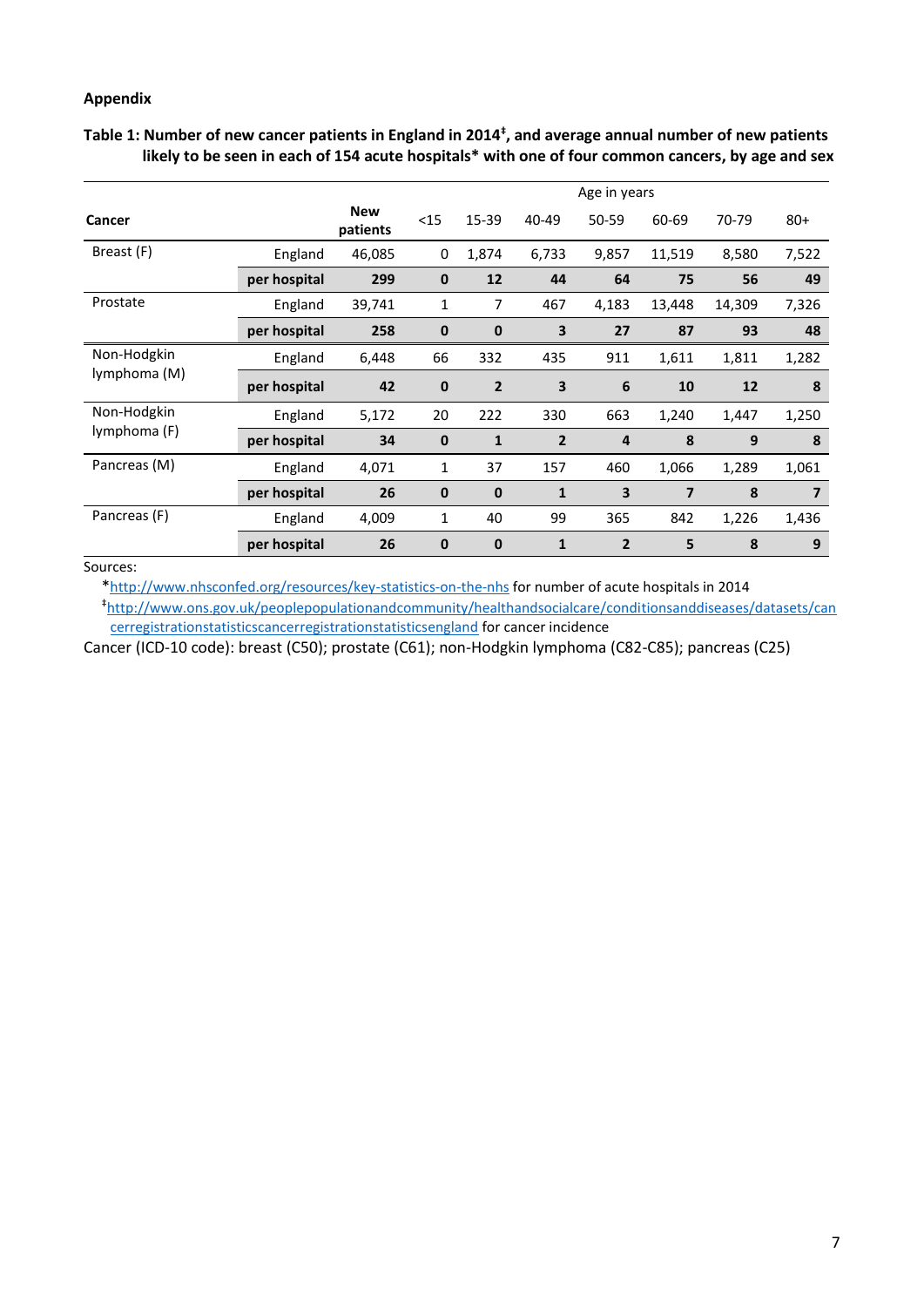

<span id="page-7-0"></span>**Figure 1: One-year relative survival for breast cancer in 34 Cancer Networks in 1996 and 1998. The Cancer Network in a darker colour moved from the lowest ranking to almost the highest ranking within two years.**